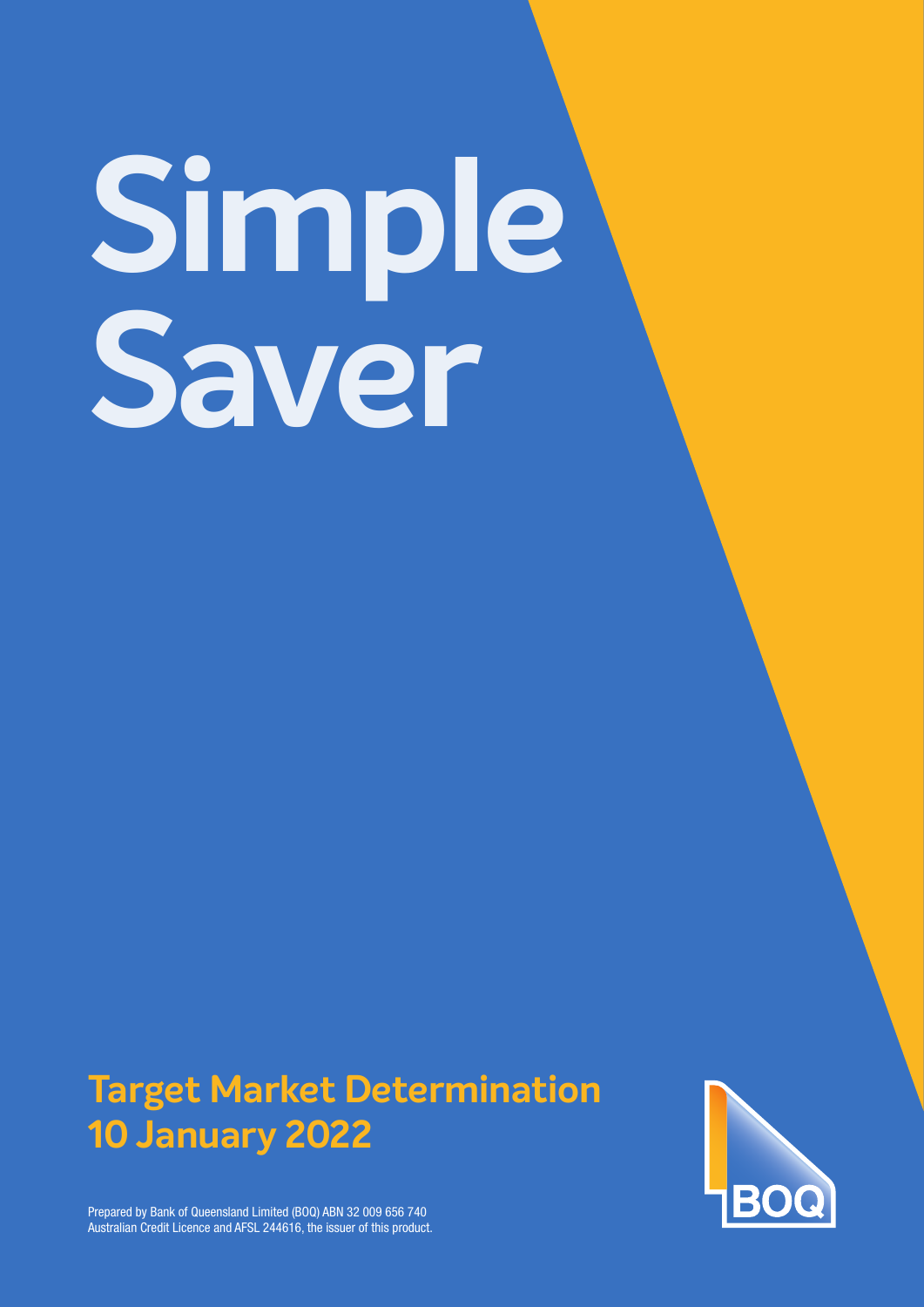# **What is a Target Market Determination?**

A Target Market Determination (TMD) describes:

- the class of customers that comprise the Target Market for the product
- any conditions or restrictions on how the product is distributed to retail customers
- events or circumstances where we will review the TMD for the product.

# **Why does BOQ need to make this TMD publicly available?**

We are required to produce this TMD by law. The law is intended to help customers obtain appropriate financial products by requiring issuers and distributors to have a customer centric approach to the design and distribution of products.

This document is not a substitute for the product's terms and conditions or other disclosure documents. Customers must refer to these documents when making a decision about this product. These documents can be found on our website or you can obtain a copy upon request.

## **The TMD will undergo a periodic review as follows:**

| <b>Effective Date</b> | Next Review Due        | <b>Review</b>                                                   |
|-----------------------|------------------------|-----------------------------------------------------------------|
| 10 January 2022       | Before 10 January 2024 | At least every two years from the effective date<br>of this TMD |

# **Target Market**

The target market for this product are customers who want to have a safe place to grow their savings.

These customers are likely to have the following objectives, needs and financial situation and meet the eligibility criteria for this product.

### **Objectives**

The customers' likely objective is to grow their savings with an interest-bearing savings account without being locked into a fixed term. They want an account separate from their everyday banking account. They may also have the objective of managing payments and receipts using this account.

### **Needs**

The customers' likely need is a simple product that rewards their savings behaviour. This may include:

- a dedicated interest-bearing savings account product
- a secure place to deposit money with access to account at any time via the myBOQ mobile app.
- a savings account with limited transactional capability

This product may not be suitable for customers who are likely to require branch or ATM access to make withdrawals.

This product is not suitable for customers who do not have access to the myBOQ mobile app or require internet banking access.

### **Financial situation**

This product is suited to customers with a wide range of financial situations.

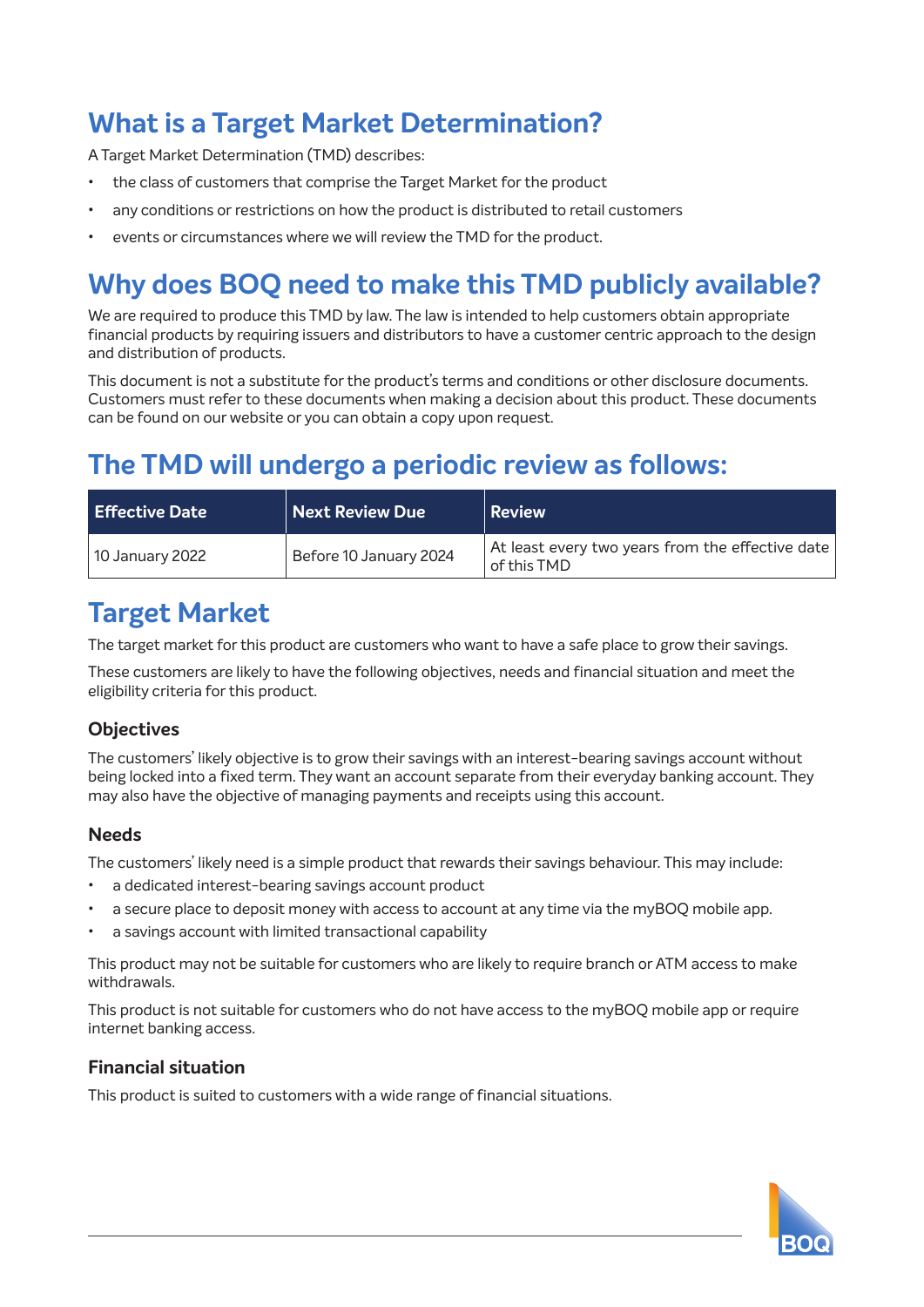### **Eligibility criteria for this product**

Customers must satisfy the following criteria to acquire this product:

- the account must be under personal name(s)
- the account must not be for a deceased estate, business, superannuation or trust
- be an Australian citizen or Australian resident with an Australian residential address
- have an Australian mobile phone number
- Be aged 14 years or older.

### **Product description**

A savings account that allows customers to earn a variable interest rate on their funds.

### **Key attributes of this product**

- Access through the myBOQ mobile app to view account balance and make transfers
- Variable interest rate
- Physical access to BOQ branch to deposit money
- No monthly account fees (see 'myBOQ Deposit Account Interest Rates, Transaction Limits, Fees and Charges' for all applicable fees).

### **Why the product is likely to be consistent with the likely objectives, needs and financial situation of the Target Market**

The product's attributes are designed to support the Target Market's objectives, needs and financial situation:

• The customer's need to grow their savings can be met by earning interest on funds held in the account

# **Distribution conditions**

This product can be distributed through:

- staff-assisted channels through BOQ branches or over the phone
- online channel through myBOQ mobile app

This product can only be distributed to retail customers in accordance with BOQ's customer acceptance requirements.

### **Why the distribution conditions will make it likely that the customers who acquire the product are in the Target Market**

BOQ considers that the distribution conditions and restrictions support BOQ's assessment that the product will likely be distributed to the Target Market because of the following key controls:

- appropriate training of staff to ensure adequate understanding of product features and aligning this to the customer's need
- customers satisfying BOQ's eligibility requirements.
- quality assurance to monitor compliance with customer on-boarding and account origination processes
- customer needs analysis are applied to align customer needs with this product when going through staff-assisted channels.